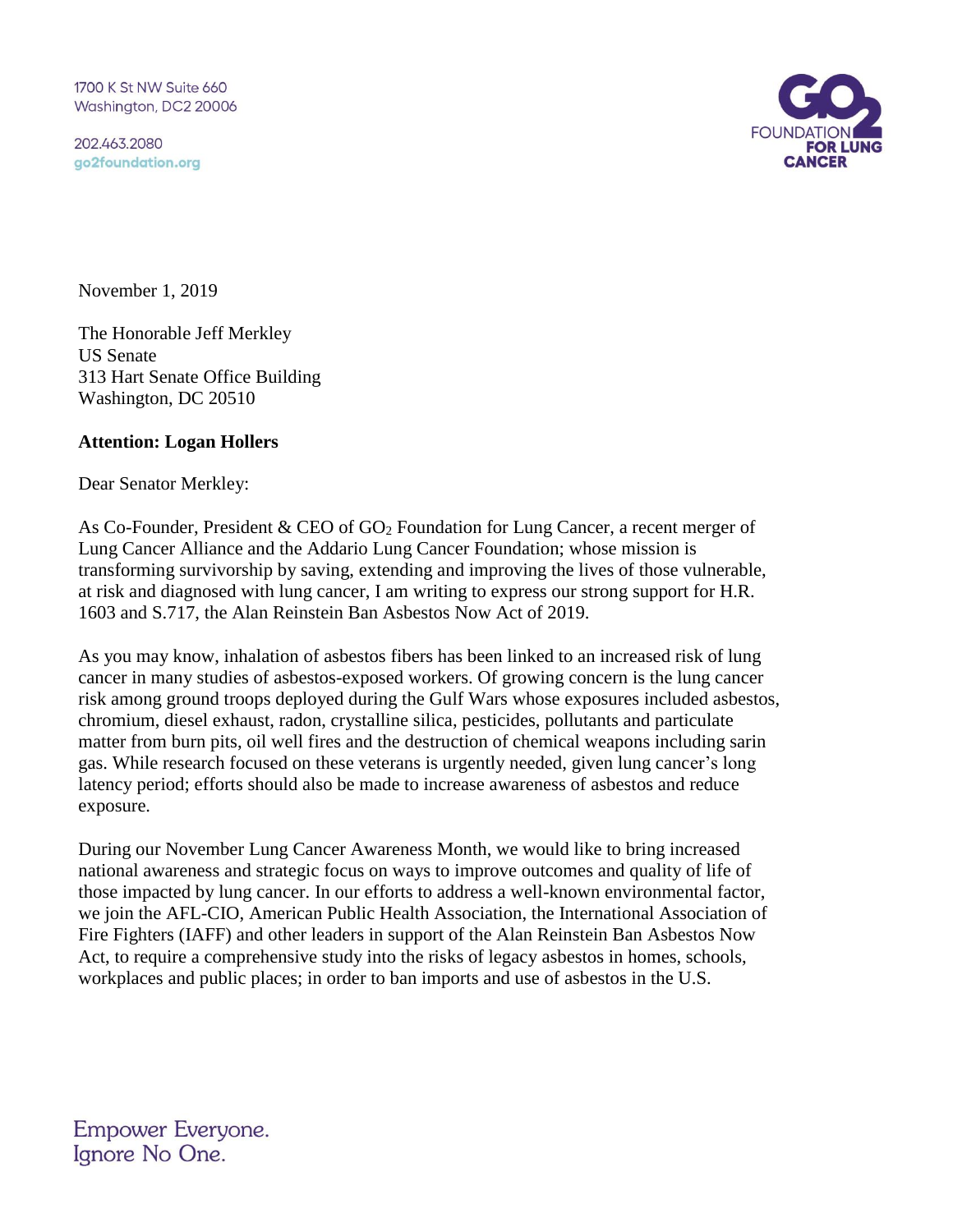go2foundation.org

With great excitement, we welcome the opportunity to work with the sponsors of the bill and the health committees to save more lives by reducing asbestos as a risk factor for lung cancer. Please contact Elridge Proctor, Director of Government Affairs at 202-742-1427 or email [Eproctor@go2foundation.org](mailto:Eproctor@go2foundation.org) with any questions.

Sincerely,

ausis tan fabrose C

Laurie Fenton Ambrose Co-Founder, President & CEO GO<sup>2</sup> Foundation for Lung Cancer

Empower Everyone. Ignore No One.